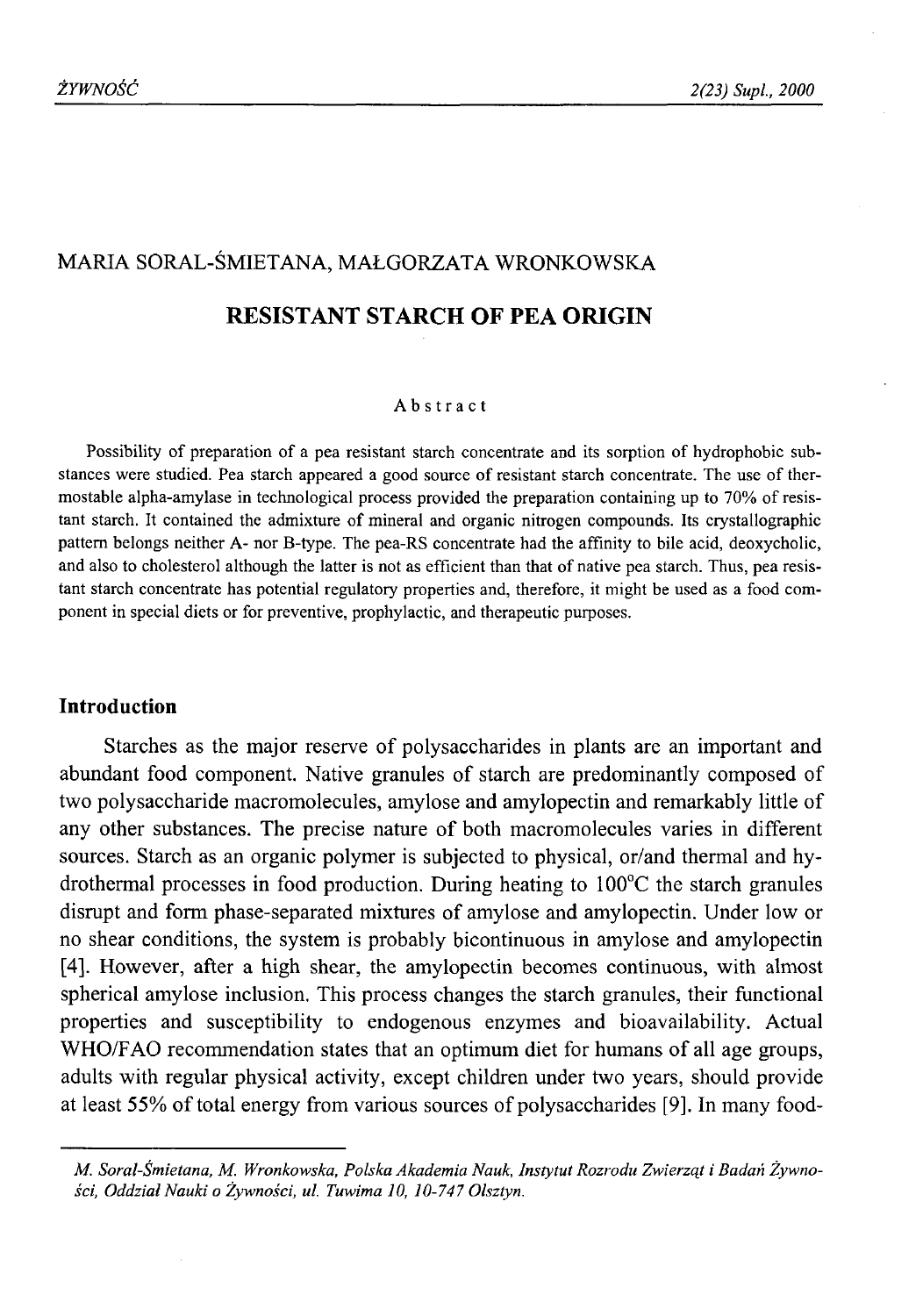stuffs about 10% of total starch remains undigested by pancreatic alpha-amylase in the human small intestine. This limited hydrolysis of starches is dependent on intrinsic factors such as type of resistant or indigestible starch. However, extrinsic factors such as viscosity of the environment (meal) are also important. The viscosity affects diffusion of enzymes, size of food particles upon chewing, and passing time through the colon [3,4].

The origin of starch is of significance for macroscopic functional properties and of importance for biological and technological applications. Grain legumes, such as beans, peas or lentils, in raw and processed form, are characterised by low starch availability *in vitro* [6, 7, 13] and *in vivo* [10]. The pea starch has a limited use in the food production, but it can be used as a preferential source of resistant starch with it potential biological and therapeutical functions in the human gastrointestinal tract [11, 14].

In this paper, the preparation of resistant starch concentrate from isolated pea starch is described. The *in vitro* studies proved the ability of the concentrate to adsorb some hydrophobic substances as well as bile acids and cholesterol. This is an important property from the viewpoint of prophylaxis, prevention and/or therapy of certain diseases.

### **Material**

Pea starch 'Nastar' was kindly gifted from Cosucra S.A., Belgium. It originated from native starch extracted from the kernels of yellow smooth pea. The following enzymes were used: liquid thermostable alpha-amylase from *Bacillus licheniformis* (Termamyl 120L, Novo Nordisk); solid amyloglucosidase (Fluka 10115, 70.7 U/mg, from *Aspergillus niger)\* solid alpha-amylase (Sigma A-3176 [EC 3.2.1.1], 28.6 U/mg, from porcine pancreas). Other reagents used in the experiments were as follows: cholic acid (Sigma C-6445), deoxycholic acid (Sigma D-4297), taurocholic acid (Sigma T-9034), L-alpha-lecithin (Sigma P-5394), reagent kits for the enzymatic determination of cholesterol (P.O.CH., Gliwice cat. No 178132140). These were prepared in the solution of 0.05 M phosphate buffer, composed of monobasic sodium phosphate and dibasic sodium phosphate at various pH (from 6.0 to 7.6). Glucose was determined using glucose oxidase-peroxidase (GOPOD) and chromogen kits from Cormay following the manufacturer's instructions.

*Experimental pea-RS concentrate.* Resistant starch preparation was obtained from commercial pea starch. It was obtained in a laboratory scale in the course of physicobiochemical process using thermostable alpha-amylase (Termamyl 120L) according to the method described for wheat and potato starches [11]. Pea starch was suspended in distilled water (1:3.5), autoclaved (121 $\degree$ C/ 1h) and cooled (4 $\degree$ C/12 h). After 45 min of starch (lg) hydrolysis by thermostable alpha-amylase (0.4 ml Termamyl was diluted in 10 ml of 0.05 M phosphate buffer pH 6.0), the sample was autoclaved (120°C/20 min)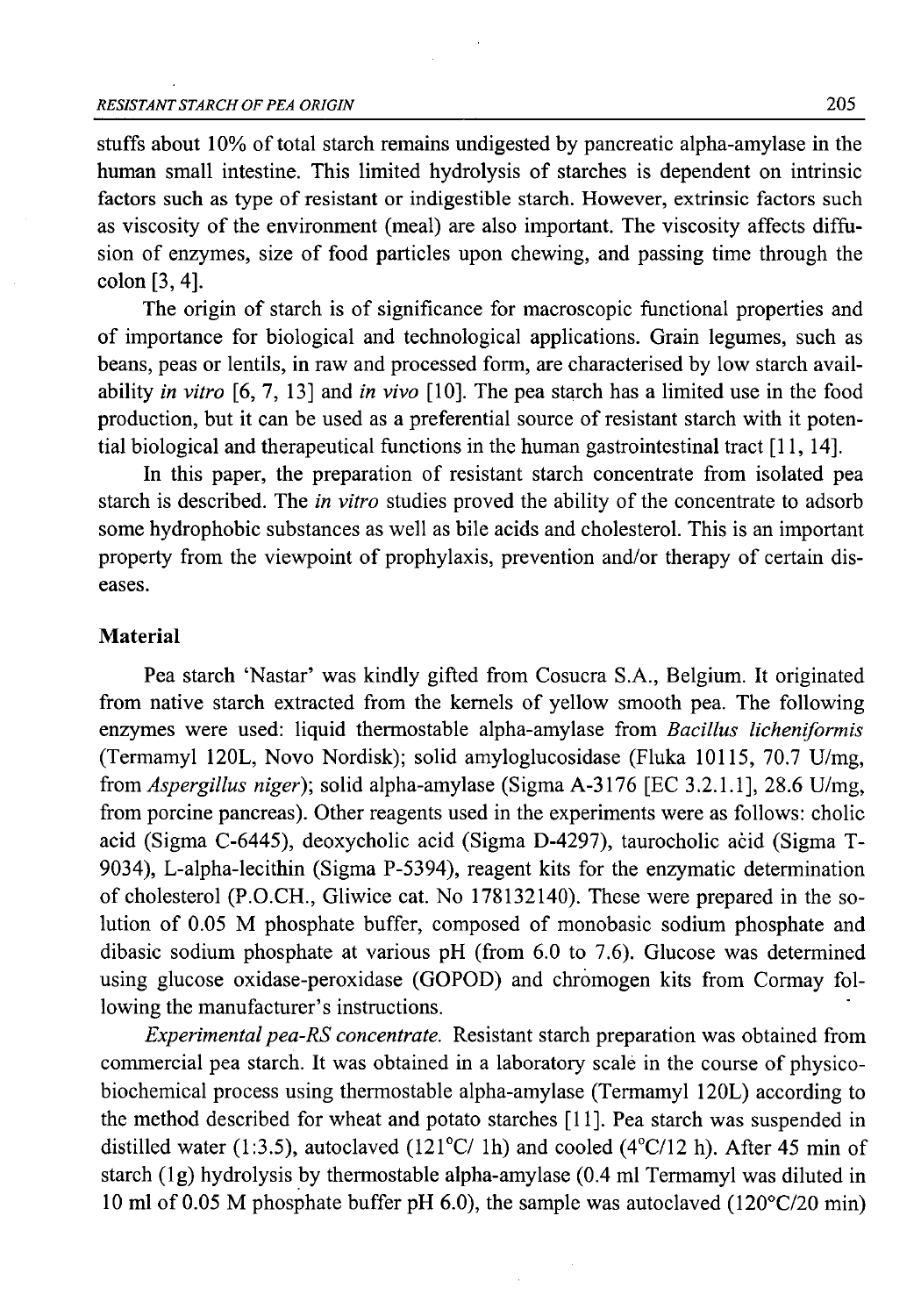to inactivate the enzyme. After autoclaving the sample was washed several times with distilled water (sample:water, 1:5) to remove soluble  $\alpha$ -glucans. The pea-RS concentrate was lyophilised and powdered to particles  $< 400 \mu m$ .

## **Methods**

Chemical components: nitrogen was determined by Kjeldahl method and ash was determined after mineralisation in muflon oven at 700°C according to standard chemical methods [1].

The resistant starch was characterised according to Champ's procedure (the Amethod) [2]. The sample (100 mg) was incubated with 500 U porcine pancreatic alphaamylase at 37°C for 16 h. The products of hydrolysis were extracted with 80% ethanol and the extracts were discarded. Undigested material was dissolved in 3 ml of 2 M KOH and hydrolysed with amyloglucosidase (20 U) at 65°C for 90 min. Free glucose was finally analysed using the oxidase-peroxidase glucose test. Absorbance was measured spectrophotometrically at 500 nm in 1 cm cuvette.

The *in vitro* digestibility of starch preparations was determined using 200 U of porcine pancreatic alpha-amylase per 1 gram of sample. The enzyme solution was prepared in phosphate buffer pH  $6.9$  (0.05 M) with the addition of CaCl<sub>2</sub> (3 mM). The sample (200 mg) was suspended in phosphate buffer pH 6.9 (20 ml) and the alphaamylolysis was carried out for: 1, 3, 6, 24 hours at  $37^{\circ}$ C. Prior to hydrolysis, isopropanol (100  $\mu$ I) was added to the sample to inhibit the growth of microbes during incubation. At fixed time intervals, the sample (1 ml) in centrifuging capped tubes was mixed with 95% ethanol (4 ml) to inactivate the enzyme. The kinetics of hydrolysis was measured as an equivalent of maltose read from the maltose standard curve.

The sorption of bile acids (cholic, deoxycholic, taurocholic) was measured by the *in vitro* analysis. The sample (100 mg) was treated with solution of each bile acid (10 ml). The solutions were prepared in 0.1 M phosphate buffer pH 7.6 for each bile acid in 2  $\mu$ M/ml concentration. The samples and parallel control samples were incubated at 37°C for 30 minutes.

Centrifugation was carried out at 2000xg for 5 min. The sample (50  $\mu$ l) was treated on agitation with 70% sulfuric acid (5 ml) and freshly prepared 1 ml solution of furan-2-aldehyde (2.3 g/1). Absorbance was measured at 510 nm after 80 minutes. The results were expressed as per cent of bile acid sorption.

The cholesterol sorption was measured by the *in vitro* analysis. The sample (100 mg) was combined with emulsion composed of: 1% lecithin, 1.375% sodium salt of deoxycholic acid and 0.225% cholesterol prepared in 0.1 M phosphate buffer pH 6.8. (2 ml). The 1-h incubation was carried out on shaking at 37°C. The kinetics of cholesterol sorption by 20  $\mu$ l emulsion was analysed for 10-minute intervals using reagent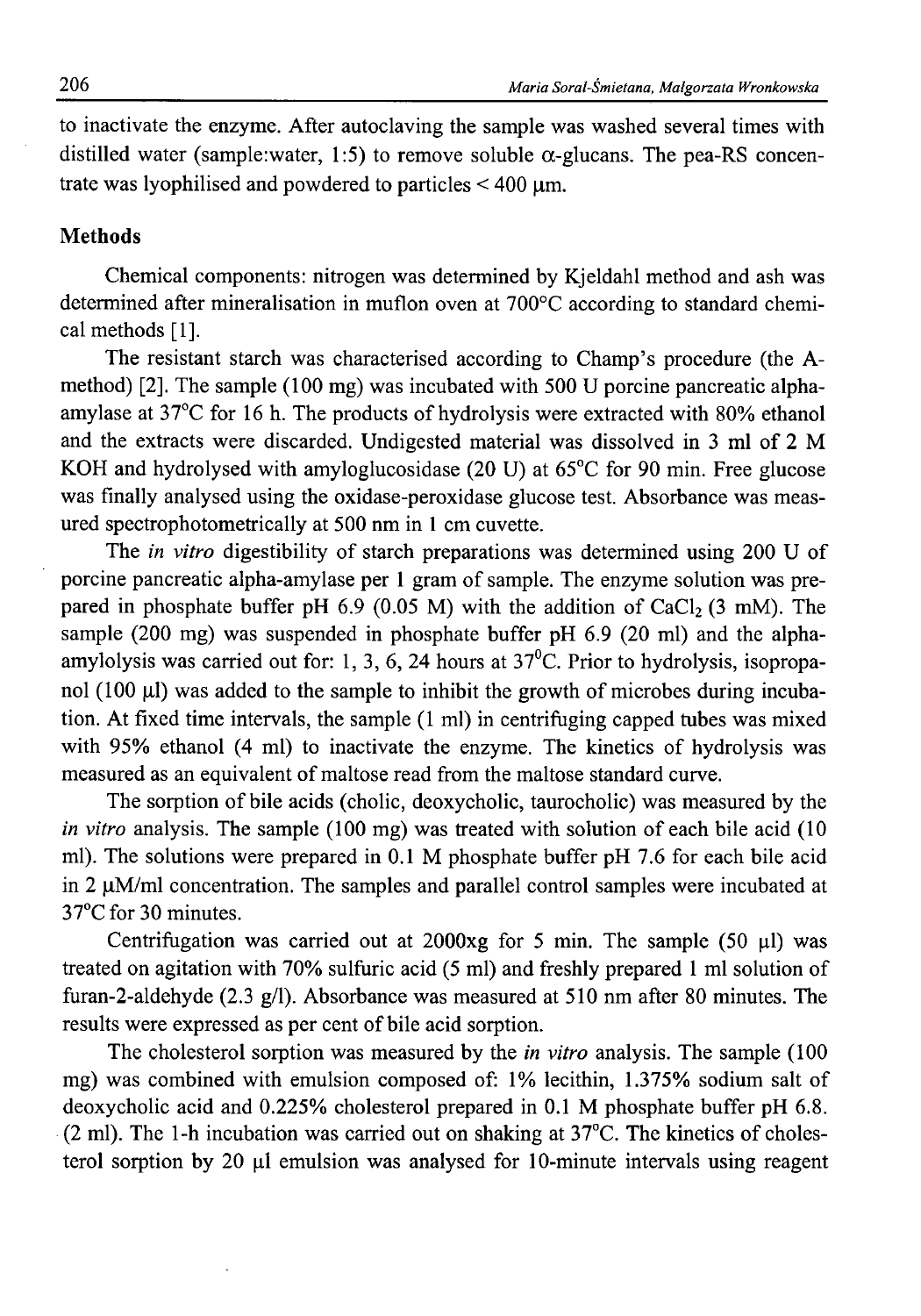kits. The results were expressed as per cent of cholesterol sorption by the sample at each time interval.

The scanning electron microscope (SEM) analysis was conducted for the native pea starch, pea-RS concentrate from this starch and the pea-RS concentrate after 24-h hydrolysis by pancreatic alpha-amylase. Samples were lyophilised, then mounted on aluminium stubs with double sided adhesive tape, held in nitrogen stream to remove loosely stuck particles, coated with gold in a JEE 400 vacuum evaporator and observed in JSM 5200 microscope at 10 kV.

### **Results and discussion**

Comparison of the chemical content of pea starch and its preparation indicated that the latter was the concentrate of resistant starch with mineral and organic nitrogen compounds (Table 1). Higher levels of ash and nitrogen compounds may result not only from the concentration of starch components but also from the contribution of commercial enzymatic preparation Termamyl. However, the level of particular components in resistant starch concentration is dependent mostly on botanical source of starch granules. This is proved by comparing the pea-RS concentrate obtained from pea starch in this study with the preparations previously obtained from wheat and potato starches [12]. If we assume the resistant starch in the pea-, wheat- and potatopreparations as the major component, then at similar amounts of RS obtainable from respective starches the smallest amount of the accompanying was found for the pea starch preparation. The content of nitrogen and mineral compounds was twice as high in wheat RS-preparation and three times higher in the potato one [12]. The crystallographic pattern in the X-ray diffractograms was untypical. It was neither of the A- nor B-type [G. Lewandowicz, unpublished data]. Comparison of microelectronograms (SEM) of native pea starch granules (Fig. 1) with the pea resistant starch concentrate (Fig. 2a, 2b) allowed to observe fine granular subunits in the structure of the preparation (Fig. 2a) as well as crystalline shells with granular subunits on the edges of the surface (Fig. 2b). This picture was similar to that described by Gallant et al. [5], who studied alpha-amylolysis of granular starch of different origin. From 24-h hydrolysis of pea-RS concentrate with pancreatic alpha-amylase more compact structure resulted together with a decay of granularity as well as appearance of clear fragments of feather-like (Fig. 3a) and filament (Fig. 3b) characters. The kinetics of amylolysis (Fig. 4) shows that the availability of native pea starch for pancreatic alpha-amylase was similar to that of native wheat starch [12]. It was confirmed also by the way the enzyme attacked the granules of pea and wheat starches [11]. On the other hand, pancreatic alpha-amylolysis of pea-RS concentrate was similar to that of native potato starch considered a reference resistant II-type starch. *In vitro* enzymatic availability allows to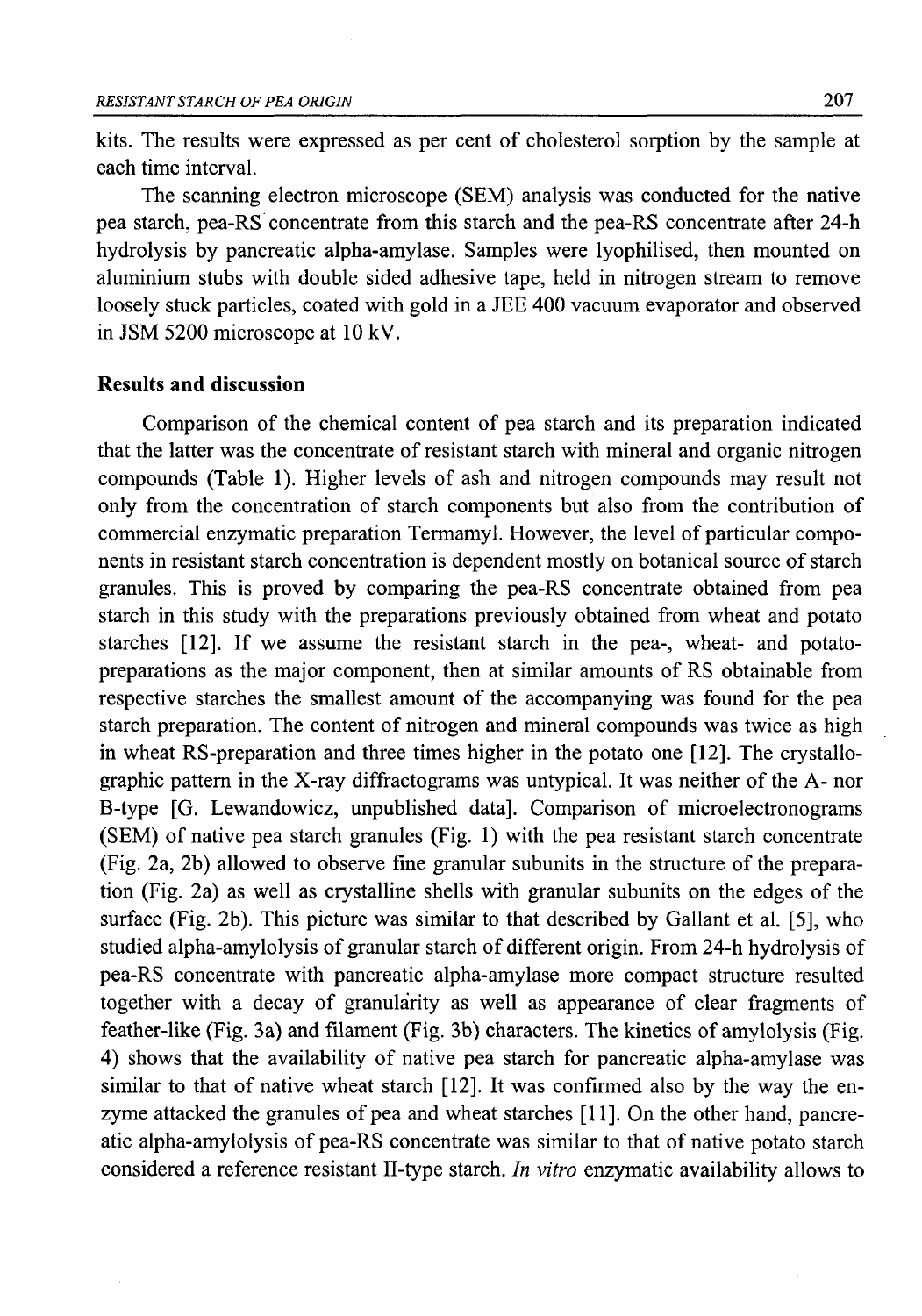assume that the pea-RS concentrate closely resembles native potato starch having large amount of RS that is highly resistant to pancreatic alpha-amylase.

Table 1

Chemical composition of native pea starch and pea resistant starch concentrate<sup>1</sup>.

| Sample             | Nitrogen       | Ash            | RS content in sample |
|--------------------|----------------|----------------|----------------------|
|                    | [% d.m.]       | [% d.m.]       | [% d.m.]             |
| Native pea starch  | $0.2 \pm 0.02$ | $0.1 \pm 0.01$ | $42.6 \pm 1.2$       |
| Pea-RS concentrate | $1.3 \pm 0.04$ | $4.8 \pm 0.04$ | $69.9 \pm 2.4$       |

<sup>1</sup> Values given are means of four replications;  $\pm$  standard deviation



Fig. 1. SEM-microelectronogram of native pea starch.



Fig. 2a; 2b SEM-microelectronograms of pea resistant starch concentrate.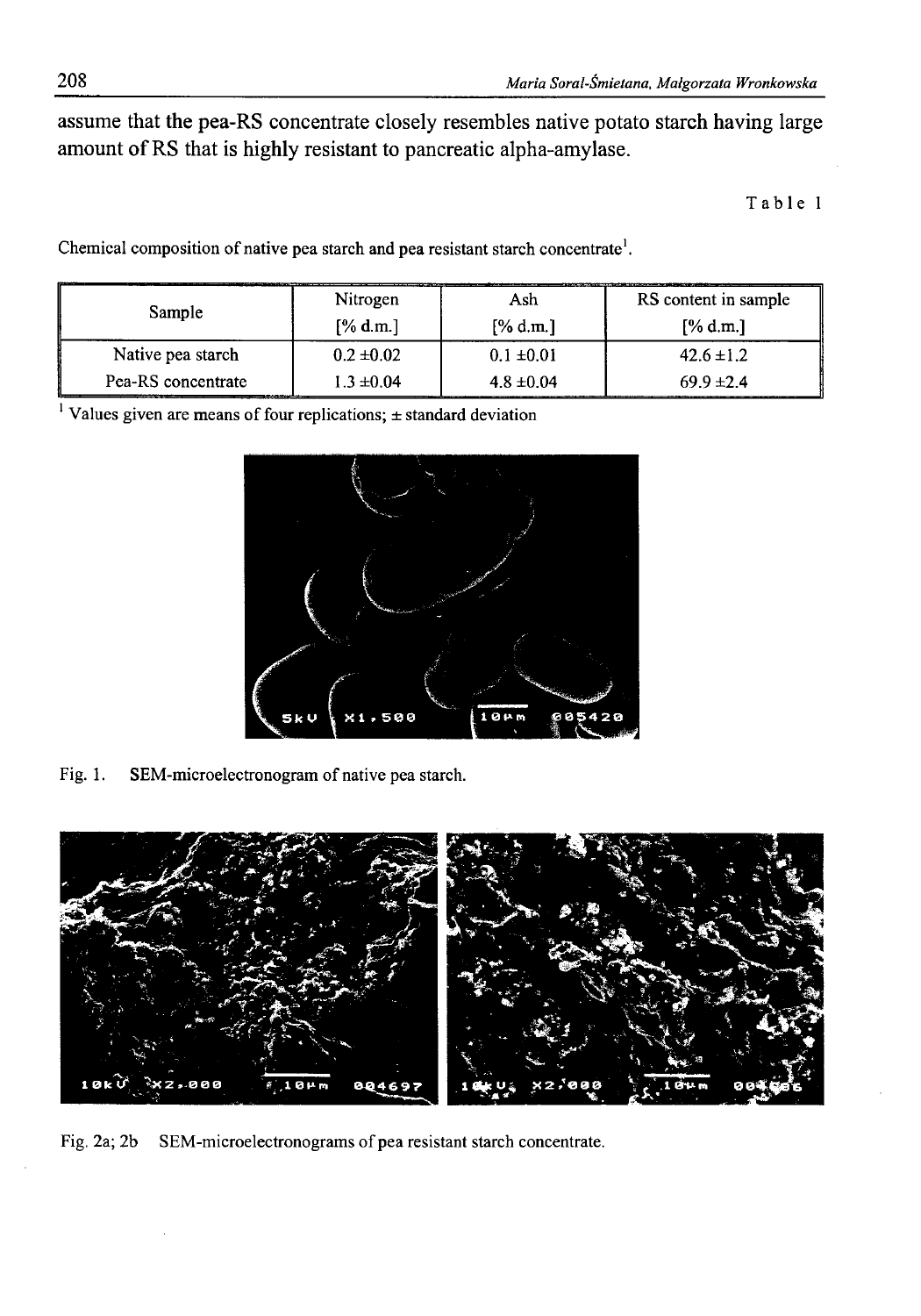

Fig. 3a; 3b SEM-microelectronograms of pea resistant starch concentrate after 24-hour hydrolysis by pancreatic alpha-amylase.



Fig. 4. The kinetics of hydrolysis of native pea starch and pea resistant starch concentrate.

Table 2

Sorption of the bile acids by native and pea resistant starch concentrate<sup>1</sup>.

| Sample             | Cholic acid     | Deoxycholic acid | Taurocholic acid |
|--------------------|-----------------|------------------|------------------|
|                    | [%]             | [%]              | [%]              |
| Native pea starch  | $12.79 \pm 4.0$ | $4.30 \pm 2.2$   | $3.83 \pm 1.5$   |
| Pea-RS concentrate |                 | $11.62 \pm 3.6$  |                  |

ĵ.

<sup>1</sup> Values given are means of four replications;  $\pm$  standard deviation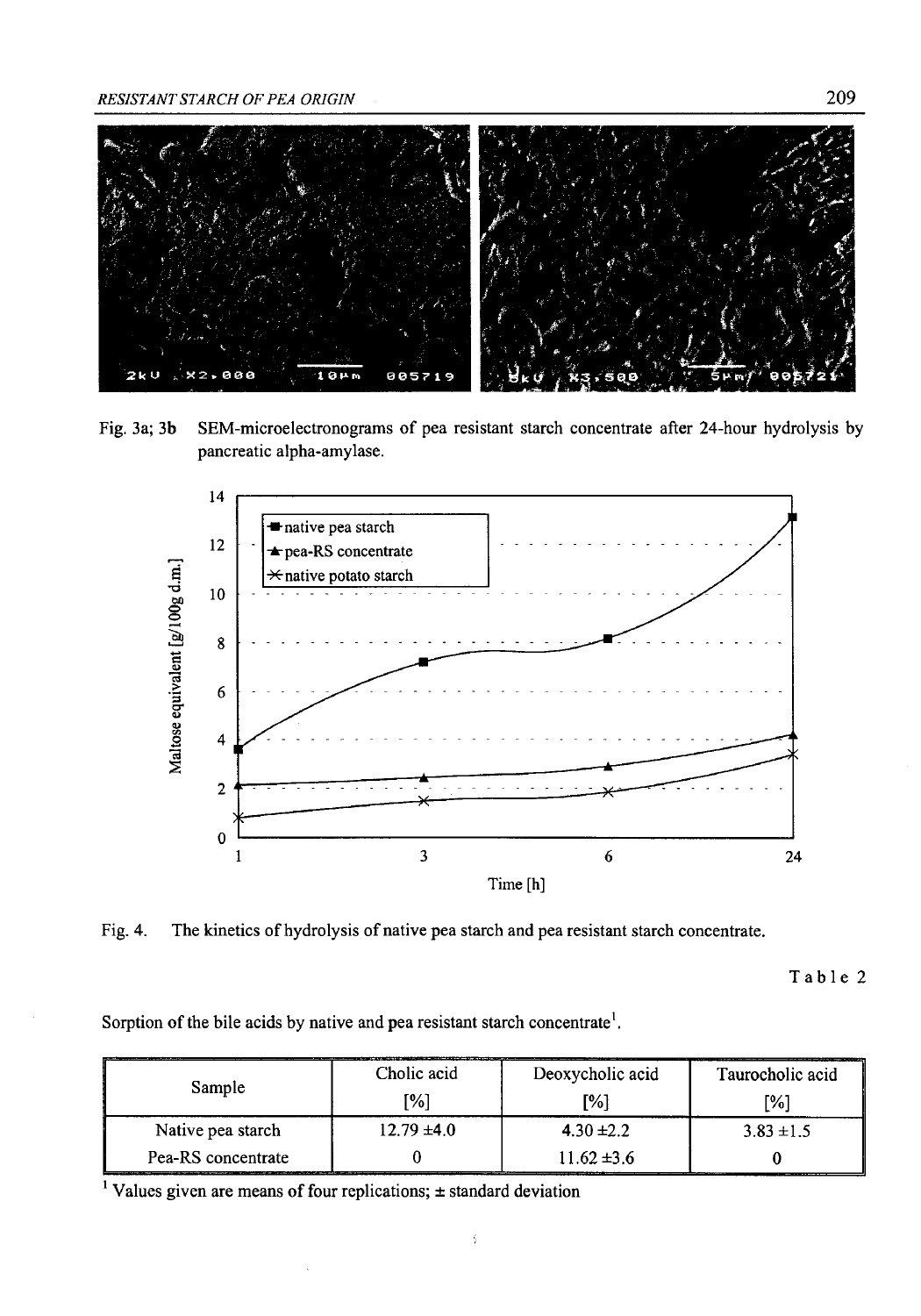

Fig. 5. Sorption of cholesterol by native pea starch and pea resistant starch concentrate.

Therefore, it was interesting to estimate the affinity of pea starch and experimental pea-RS concentrate to some hydrophobic substances such as certain bile acids and cholesterol. The results obtained for sorption of bile acids indicated considerable sorption of cholic acid by pea starch and three times waeker sorption of deoxycholic and taurocholic acids (Tab. 2). The sorption of deoxycholic acid by pea-RS concentrate was significant. The sorption of bile acids on pea-, wheat-, and potato-RS preparations is significantly different despite that the pea preparation resembled the potato-RS in this respect and in the sorption of deoxycholic acid [12]. Sorption of this acid may be of great importance in prevention of the large intestine diseases, especially in the case of patients after cholecysteomy. Present results together with our previous study [14] indicate that pea starch subjected to physical modification or physico-biochemical process has great affinity to bile acids, especially deoxycholic or taurocholic acids, which are considered as carcinogenic agents in the environment of the human intestine.

The sorption of cholesterol by native pea starch was satisfactory already after 10 min (Fig. 5). Less cholesterol was bound by the pea-RS concentrate, reaching the maximum within 1 hour. As attempted in our previous paper [8], a hypothetical model of interaction between processed starch and cholesterol is suggested here to explain the formation of specific complex with the hydrophobic tunnel domains.

#### **Conclusions**

1. Pea starch can be a good source for resistant starch concentration. Technological process with thermostable alpha-amylase provided the preparation containing up to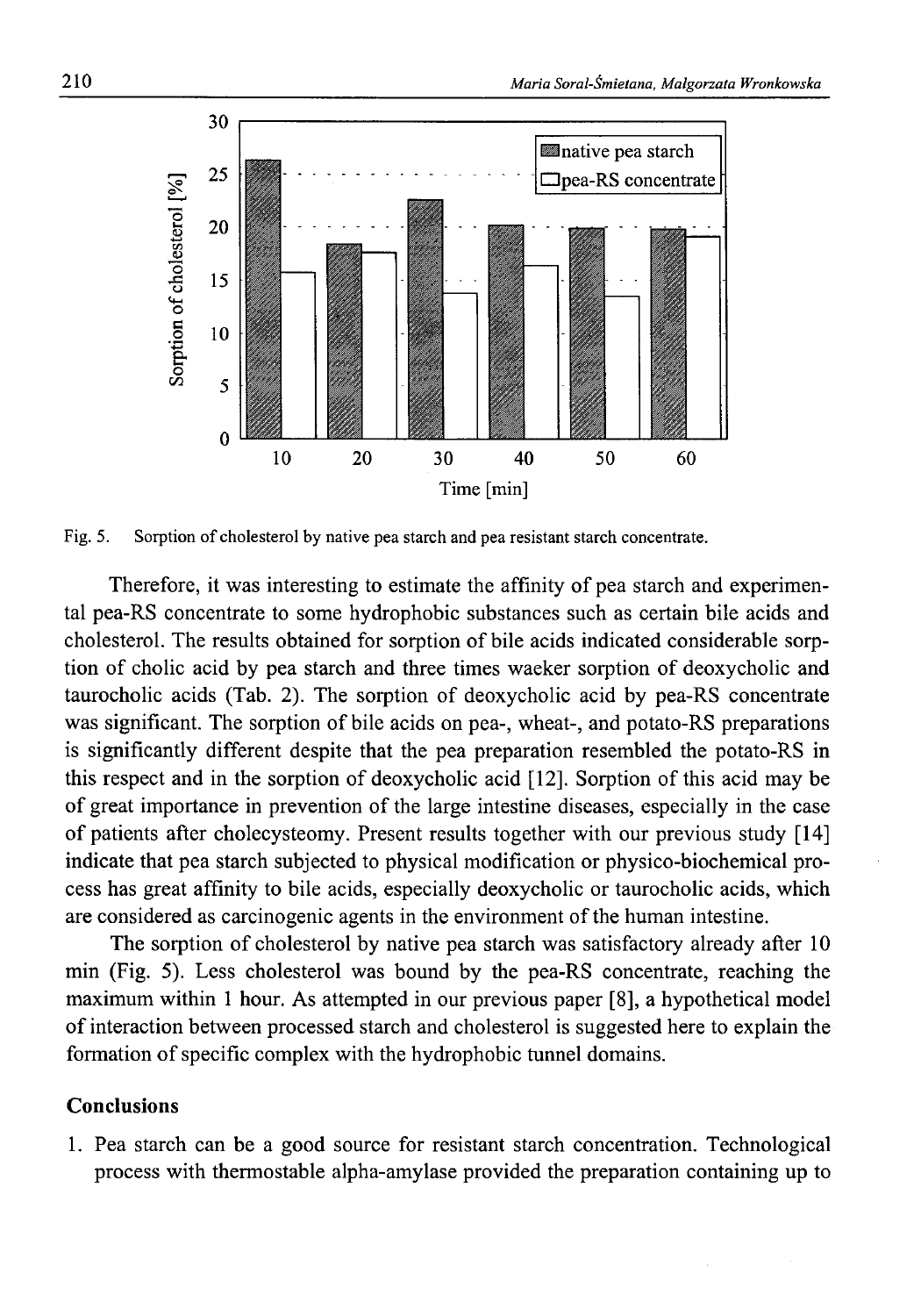70% of resistant starch. It contained admixture of mineral and organic nitrogen compounds.

- 2. Experimental pea-RS concentrate had the affinity to secondary bile acid, deoxycholic, which considered as cancerogenic agent. Such RS-preparation has the ability for cholesterol sorption, although weaker than that of native pea starch.
- 3. Results of this investigations suggest that pea resistant starch concentrate may have the regulatory properties towards some hydrophobic substances. Its healthpromoting properties suggest the potential use as a food component in special diets or for preventive, prophylactic, and therapeutic purposes.

### **Acknowledgements**

The authors acknowledge the Belgian Cosucra S.A. for the 'Nastar' pea starch.

# **REFERENCES**

- [1] AOAC, Oficial methods of analysis. 15th ed., 1990, Arlington, Virginia, USA.
- [2] Champ M.: Determination of resistant starch in foods and food products: interlaboratory study. Eur. J.Clin. Nutr., 46 (Suppl.2), 1992, 109-111.
- [3] Englyst H.N., Kingman S.M., Cummings J.H.: Classification and measurement of nutritionally important starch fractions. Eur. J. Clin. Nut., 46 (Suppl.2), 1992, 33-50.
- [4] Englyst H.N., Hudson G.J.: Starch and health. In: Starch, structure and functionality, (ed. P.J. Frazier, A.M.Donald, P. Richmond). The Royal Society of Chemistry, Information Series, Cambridge, 1997, 9.
- [5] Gallant D.J., Bouchet B., Buleon A., Perez S.: Physical characteristics of starch granules and susceptibility to enzymatic degradation. Eur. J. Clin. Nut., 46(Suppl. 2), 1992, 3.
- [6] Garcia-Alonso A., Goni I., Saura-Calixto F.: Resistant starch and potential glycemic index of raw and cooked legumes (lentils, chickpeas and beans). Z Lebensm Unters Forsch A, 206, 1997, 284.
- [7] Garcia-Alonso A., Goni I., Saura-Calixto F *In vitro* starch availability in raw and cooked legumes (lentils, chickpeas and beans). 3rd European Conference on Grain Legumes, Valladolid, 1998, 22.
- [8] Kostyra H., Soral-Śmietana M., Wronkowska M., Kmita-Głażewska H.: Complexes of resistant starch with nutrients. Żywność. Technologia. Jakość, 4(17), 1998, 157.
- [9] Nantel G.: Carbohydrates in human nutrition. Food, Nutrition and Agriculture, 24, 1999, 6.
- [10] Noah L., Guillon F., Bouchet B., Buleon A., Gallant D.J., Colonna P., Molis C., Faisant N., Galmiche J.P., Champ M.: Digestion of carbohydrate components of dry beans (Phaseolus vulgaris) in healthy humans. 2nd European Conference on Grain Legumes, Copenhagen, 1995, 276.
- [11] Soral-Śmietana M.: Resistant starch nutritional or non-nutritional component of food. Pol. J. Food Nutr. Sci., 9/50, 2000, (3S), 15.
- [12] Soral-Śmietana M., Wronkowska M., Amarowicz R.: Health-promoting function of wheat or potato resistant starch preparations obtained by physico-biochemical process. Conference on: 'Starch 2000, Structure and Function', March 2000, Cambridge.
- [13] Tovar J.: *In vitro* starch digestibility in processed brown beans (Phaseolus vulgaris L.). 2nd European Conference on Grain Legumes, Copenhagen, 1995, 334.